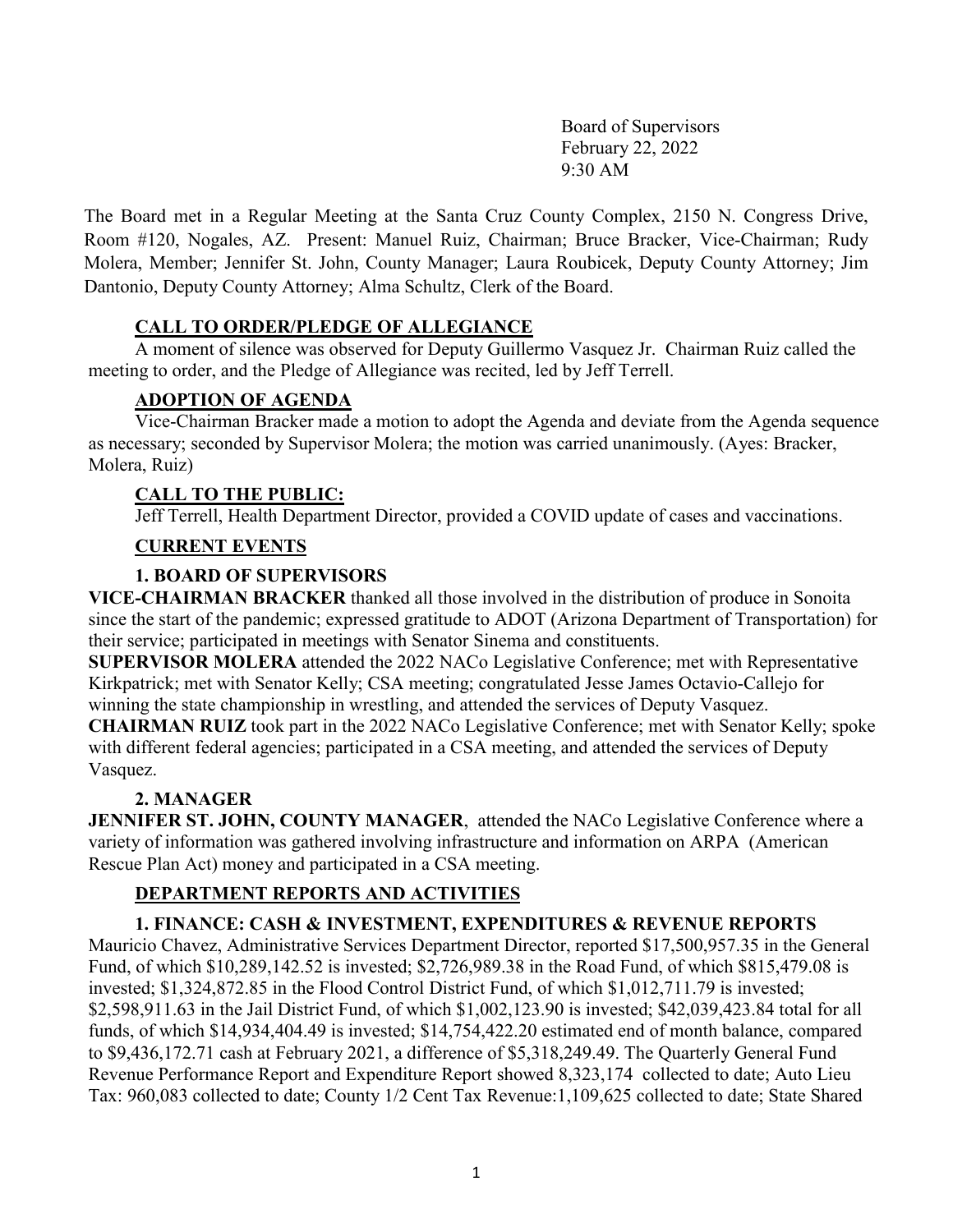Sales Tax: 2,161,432 collected to date; Expenditures General Fund Total: 14,252,593 expenses to date.

# **ACTION ITEMS**

#### **1. DISCUSSION/POSSIBLE ACTION TO APPROVE THE RE-APPOINTMENTS TO SERVE IN THE SUPERIOR COURT FROM JULY 1, 2022 THROUGH JUNE 30, 2023: (REQ: SUPERIOR COURT)**

Supervisor Molera made a motion to approve 1a-c, seconded by Vice-Chairman Bracker; the motion carried unanimously. (Ayes: Bracker, Molera, Ruiz)

## **A VANESSA CARTWRIGHT AS FULL-TIME JUDGE PRO TEMPORE**

## **B SHEILA DAGUCON AS TEMPORARY PART-TIME JUDGE PRO TEMPORE**

## **C DEE-DEE SAMET AS VOLUNTEER JUDGE PRO TEMPORE**

## **2. DISCUSSION/POSSIBLE AUTHORIZATION TO CREATE AND FILL A JAIL LIAISON POSITION IN JUSTICE OF THE PEACE FOR THE ADULT DRUG COURT AND VETERANS TREATMENT COURT DISCRETIONARY GRANT PROGRAM PREVIOUSLY APPROVED ON JANUARY 04, 2022 (REQ: HUMAN RESOURCES)**

Vice-chairman Bracker made a motion to approve, seconded by Supervisor Molera; the motion carried unanimously. (Ayes: Bracker, Molera, Ruiz)

## **3. DISCUSSION/POSSIBLE ACTION FOR AUTHORIZATION TO FILL:**

Supervisor Molera made a motion to approve 3a-b, seconded by Vice-Chairman Bracker; the motion carried unanimously. (Ayes: Bracker, Molera, Ruiz)

## **A ANIMAL CARE AND CONTROL OFFICER POSITION (REQ BY: ANIMAL CONTROL)**

## **B TWO (2) VACANT DEPUTY COUNTY ATTORNEY V POSITIONS (REQ: COUNTY ATTORNEY)**

#### **4. DISCUSSION/POSSIBLE ACTION TO APPROVE CONTRACT NO. 1766 WITH AV INNOVATIONS, INC. FOR A VIDEO REFRESH OF COURTROOM NO. 4 IN THE AMOUNT OF \$33,470 (REQ: SUPERIOR COURT)**

Vice-Chairman Bracker made a motion to approve, seconded by Supervisor Molera; the motion carried unanimously. (Ayes: Bracker, Molera, Ruiz)

## **5. DISCUSSION/POSSIBLE ACTION TO APPROVE CONTRACT WITH CIRCLES OF PEACE TO IMPLEMENT THE SANTA CRUZ COUNTY ADULT DRUG COURT PROGRAM FUNDED BY THE U.S. DEPARTMENT OF JUSTICE EFFECTIVE JANUARY 1, 2022, TO SEPTEMBER 30, 2022 (REQ: JUSTICE OF THE PEACE)**

Supervisor Molera made a motion to approve, seconded by Vice-Chairman Bracker; the motion carried unanimously. (Ayes: Bracker, Molera, Ruiz) Jennifer St. John stated the first segment would at a cost of \$67,000, which is grant-funded.

## **6. DISCUSSION/POSSIBLE ACTION TO APPROVE AGREEMENT WITH EARN TO LEARN FOR THE PLACEMENT OF A COLLEGE ACCESS ADVISOR AT C-CREO HUB EFFECTIVE JANUARY 18, 2022 THROUGH JUNE 15, 2022 IN THE AMOUNT OF \$1,875 (REQ: SCHOOL SUPERINTENDENT)**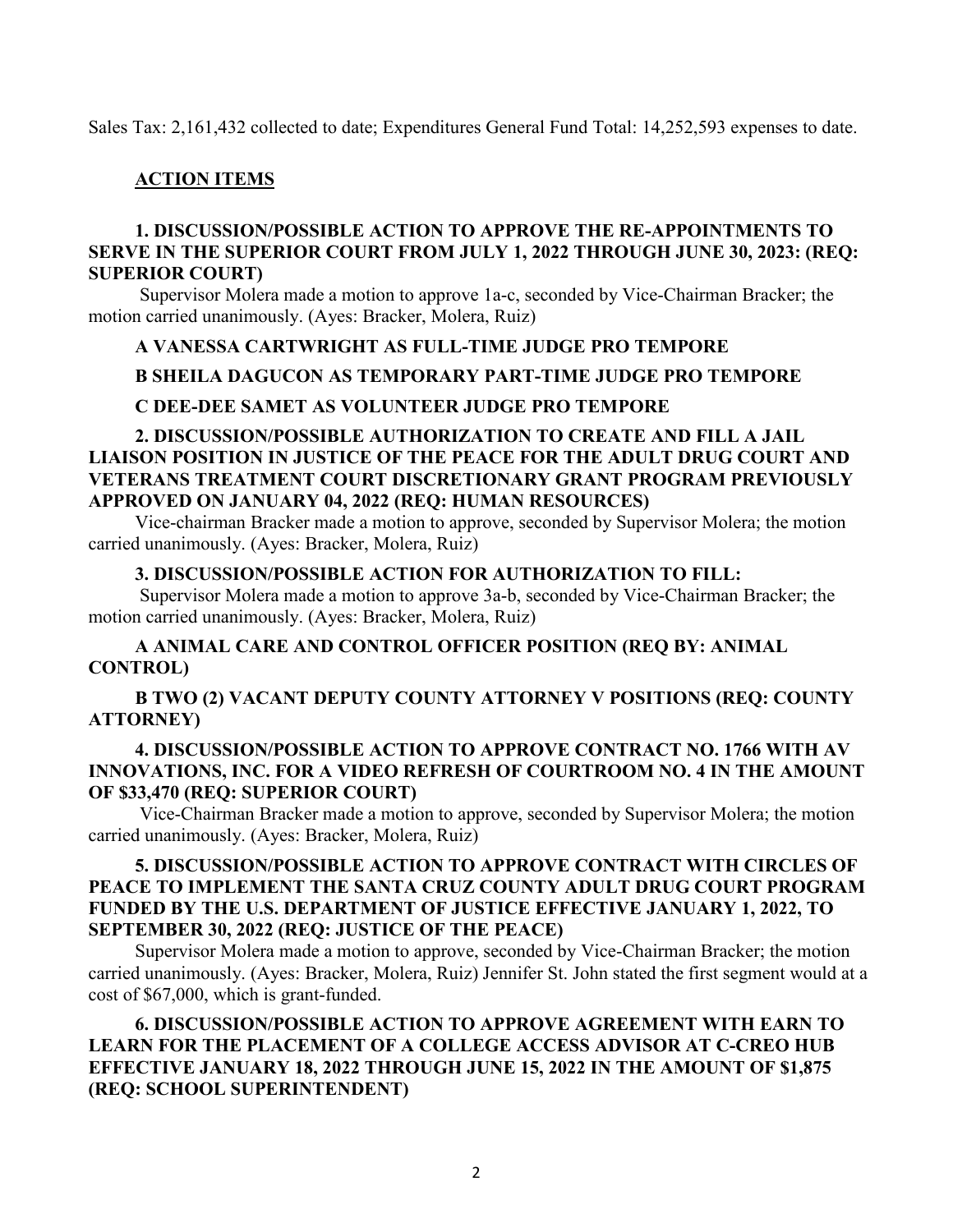Vice-Chairman Bracker made a motion to approve, seconded by Supervisor Molera; the motion carried unanimously. (Ayes: Bracker, Molera, Ruiz)

#### **7. DISCUSSION/POSSIBLE ACTION TO APPROVE PROCLAMATION DECLARING FEBRUARY 28, 2022 THROUGH MARCH 4, 2022 AS READ ACROSS AMERICA/READ ON SANTA CRUZ COUNTY WEEK (REQ: SCHOOL SUPERINTENDENT)**

Supervisor Molera made a motion to approve, seconded by Vice-Chairman Bracker; the motion carried unanimously. (Ayes: Bracker, Molera, Ruiz)

#### **8. DISCUSSION/POSSIBLE ACTION TO AUTHORIZE THE COUNTY TO EXCHANGE PARCEL NUMBERS 103-06-028 & 103-06-182 FOR PARCEL NUMBER 103-06-002D WITH THE CITY OF NOGALES (REQ: PUBLIC WORKS)**

Vice-Chairman Bracker made a motion to approve, seconded by Supervisor Molera; the motion carried unanimously. (Ayes: Bracker, Molera, Ruiz)

## **9. DISCUSSION/POSSIBLE ACTION TO MAKE THE SETTLEMENT AGREEMENT WITH CENTURYLINK SALES SOLUTIONS, INC. FOR ACCOUNT #89678187 AND INTERGOVERNMENTAL AGREEMENT WITH SANTA CRUZ ELEMENTARY SCHOOL DISTRICT #28 EXECUTED ON 2/1/2022 PUBLICLY AVAILABLE (REQ: COUNTY ATTORNEY)**

Vice-Chairman Bracker made a motion to approve, seconded by Supervisor Molera; the motion carried unanimously. (Ayes: Bracker, Molera, Ruiz)

#### **10. DISCUSSION/POSSIBLE ACTION TO APPROVE APPLICATION FOR FAIR/FESTIVAL LICENSE FOR SAND-RECKONER VINEYARD IN ELGIN, AZ ON 04/04/2022 (REQ: CLERK)**

Supervisor Molera made a motion to approve, seconded by Vice-Chairman Bracker; the motion carried unanimously. (Ayes: Bracker, Molera, Ruiz)

#### **11. DISCUSSION/POSSIBLE ACTION TO APPROVE APPLICATION FOR SPECIAL EVENT LICENSE: BOYS & GIRLS CLUB OF SANTA CRUZ COUNTY, INC., 04/29/22, NOGALES (REQ: CLERK)**

Vice-Chairman Bracker made a motion to approve, seconded by Supervisor Molera; the motion carried unanimously. (Ayes: Bracker, Molera, Ruiz)

#### **12. DISCUSSION/POSSIBLE ACTION TO APPROVE BOND FOR DUPLICATE WARRANTS: (REQ: CLERK)**

Supervisor Molera made a motion to approve 12a-b, seconded by Vice-Chairman Bracker; the motion carried unanimously. (Ayes: Bracker, Molera, Ruiz)

#### **A #2-099767 IN THE AMOUNT OF \$34.64 DATED 07/06/2021 PAYABLE TO NOGALES PAINT**

#### **B #3-245208 IN THE AMOUNT OF \$1,302.09 DATED 11/25/2021 PAYABLE TO AEA MEMBERSHIP DEPT**

**13. TAX VALUATION ADJUSTMENT(S): (REQ: ASSESSOR)** were approved as submitted by the County Assessor's Office. (Motion: Vice-Chairman Bracker; second: Supervisor Molera; motion carried unanimously) (Ayes: Bracker, Molera, Ruiz)

## **A 112-09-011 - RANDLE ALINE E., RESOLUTION NO. 56294**

#### **B 133-02-175 - EVANS ADAM ROBERT, RESOLUTION NO. 56295**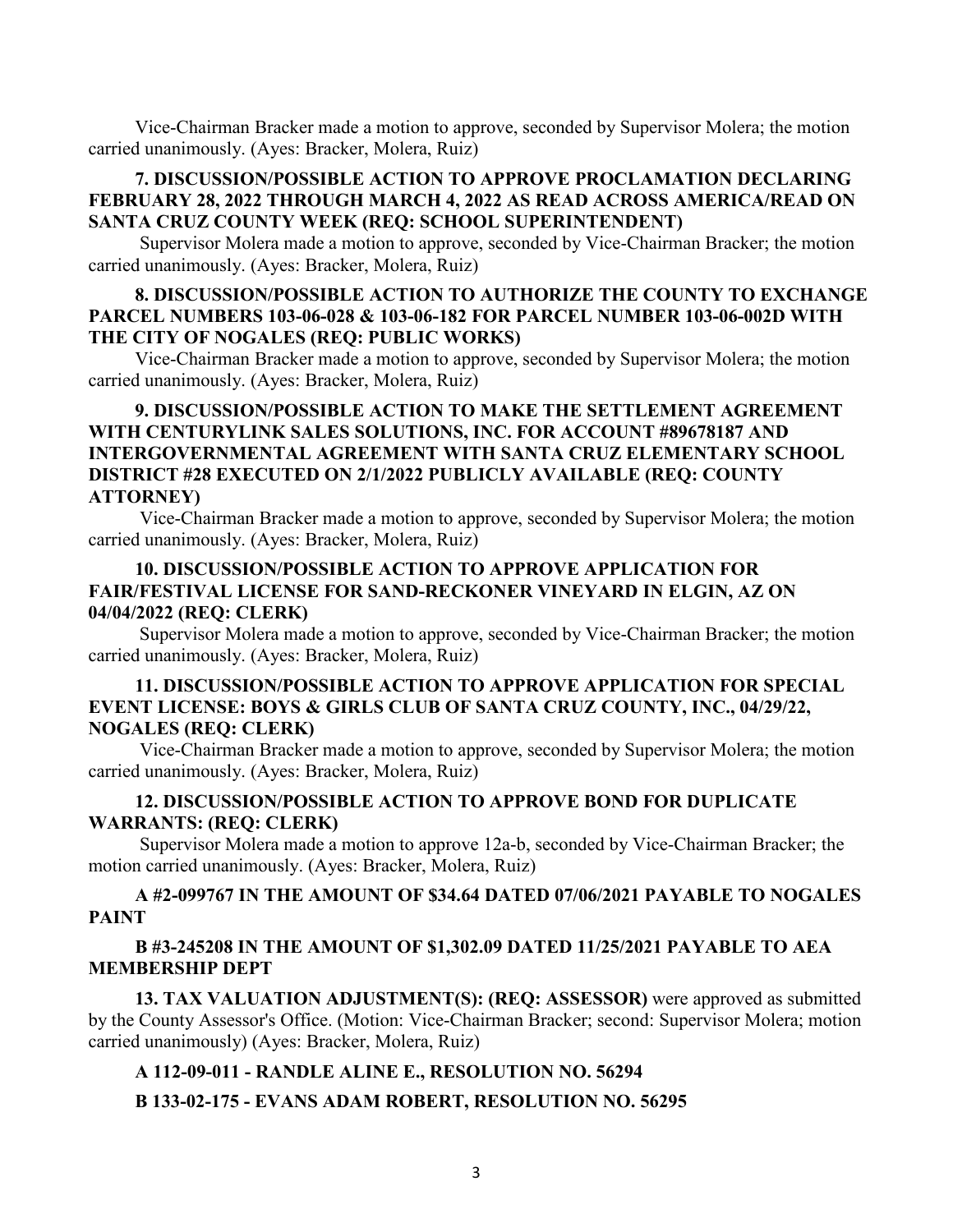#### **C 114-52-010 - ROMERO FRANCISCO J. & TANNIA, RESOLUTION NO. 56296**

**D 113-45-281 - ROMERO FRANCISCO J., RESOLUTION NO. 56297**

**E 101-30-057 - ARMOR INVESTMENTS CO. INC., RESOLUTION NO. 56298**

**F 115-15-092 - FIGUEROA LUIS, RESOLUTION NO. 56305**

**G 115-15-092 - FIGUEROA LUIS, RESOLUTION NO. 56306**

#### **H 115-15-092 FIGUEROA LUIS, RESOLUTION NO. 56307**

**14. MONTHLY REPORTS** were approved as submitted. (Motion: Supervisor Molera; second: Vice-Chairman Bracker; motion carried unanimously) (Ayes: Bracker, Molera, Ruiz)

**15. APPROVAL OF MINUTES: 02/01/2022** were approved as submitted. (Motion: Vice-Chairman Bracker; second: Supervisor Molera; motion carried unanimously) (Ayes: Bracker, Molera, Ruiz)

**16. DEMANDS** were approved in the total amount of \$1,184,940.56, of which \$474,832.25 is from the General Fund. Details of these expenditures are available for inspection during working hours and are to be considered as part of these minutes. (motion: Supervisor Molera; second: Vice-Chairman Bracker; motion carried unanimously) (Ayes: Bracker, Molera, Ruiz)

Vice-Chairman Bracker made a motion to recess the Regular Meeting to convene the Executive Session seconded by Supervisor Molera; the motion carried unanimously. (Ayes: Bracker, Molera, Ruiz)

#### **EXECUTIVE SESSION**

#### **1. PURSUANT TO A.R.S. §38-431.03(A)(3) AND (4), DISCUSSION AND CONSULTATION FOR LEGAL ADVICE AND DIRECTION REGARDING THE RESPONSE TO THE NOTICE OF CLAIM MADE BY SHOW BASEBALL INC. (REQ: COUNTY ATTORNEY)**

**2. PURSUANT TO A.R.S. §38-431.03(A)(3) AND (4), DISCUSSION AND CONSULTATION FOR LEGAL ADVICE REGARDING RESPONSE TO MODERN DEPOT, LLC'S NOTICE OF CLAIM (REQ: COUNTY ATTORNEY)**

## **3. PURSUANT TO A.R.S. § 38-431.03(A)(3) AND (4), DISCUSSION AND CONSULTATION FOR LEGAL ADVICE AND DIRECTION REGARDING THE NOTICE OF CLAIM MADE ON BEHALF OF KIMBERLY CORSARO AND DENNEEN L. PETERSON (REQ: COUNTY ATTORNEY)**

The Board adjourned the Executive Session and reconvened the Regular Meeting. (Motion: Vice-Chairman Bracker; second: Supervisor Molera; motion carried unanimously) (Ayes: Bracker, Molera, Ruiz)

#### **17. DISCUSSION/POSSIBLE ACTION TO APPROVE RESPONSE TO SHOW BASEBALL, INC.'S NOTICE OF CLAIM (REQ: COUNTY ATTORNEY)**

Vice-Chairman made a motion to approve and send the response to the Notice of Claim as prepared by council, seconded by Supervisor Molera; the motion carried unanimously. (Ayes: Bracker, Molera,